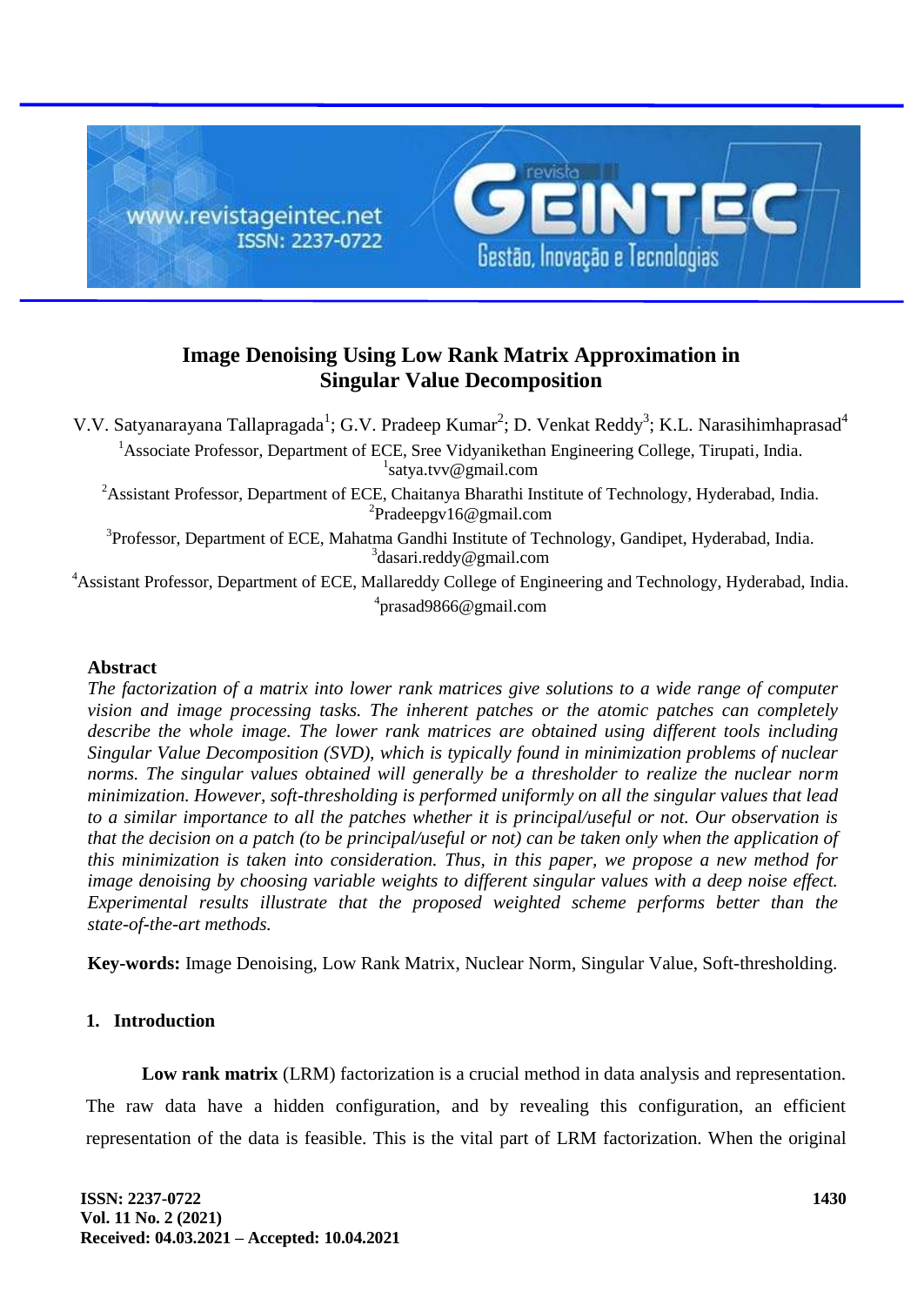image represented in a matrix is factorized into low rank matrices, egresses will be opened for a better matrix completion, data denoising, clustering and dimension reduction. This factorization has many attractive features which make it ideal to many tasks of image processing, though it is not completely developed and applied. This factorization uncovers the inherent structures while answering the sparseness problem associated with many raw data [1]. The solution for this factorization can be done using numerous optimization algorithms like gradient methods. It has strong statistical interpretation.

The LRM factorizations are mainly of three types. They are basic, non-negative, orthogonal non-negative. The constraints imposed in non-negative and orthogonal non-negative are very much useful in many specific circumstances. The basic factorization is formulated as,

$$
\min_{U,V} \|X - UV^T\| + L(U,V) \tag{1}
$$

Here,  $X \in R^{m \times n}$  is the matrix to be estimated,  $U \in R^{m \times k}$ ,  $V \in R^{n \times k}$  are 2D matrices and L is the regularizing factor [2]. The non-negative factorization tries to represent the data matrix X using lower dimensional matrices, say U and V, which contains only non-negative elements. Now, the problem can be restated as follows.

$$
\min_{U,V} O = \|X - UV^T\|_F^2 + \alpha \|U\|_F^2 + \beta \|V\|_F^2
$$
\n(2)

where In  $\|\cdot\|_F$  is Frobenius norm,  $\alpha$  and  $\beta$  are the weights of Frobenius norms of matrices U and V. In addition to the advantage of revealing, the non-negative factorization requires less computational facility. There are few fixed schemes to obtain larger learning rates than the regular gradient based schemes. The orthogonal non-negative factorization requires the U and V to be orthogonal in addition to non-negative. The problem is formulated as follows.

$$
\min_{U, V} O = \|X - UV^T\|_F^2
$$
\n(3)

The orthogonality condition waives of the regularization terms. The orthogonal non-negative factorization is proved to be equivalent to K-means clustering [3][4]. The LRM factorization has been in wide range of applications and in this paper its application to retrieval of degraded image is explored. Effective algorithms were proposed on denoising, including total variation [5], non-local means method [6] and block matching and 3D filtering [7]. The total-variation method tends to smooth out sharp edges and complexity of BM3D is very high. Consequent works deliberated sparse based methods, leading to better results [8]-[11]. The description and forming the dictionary common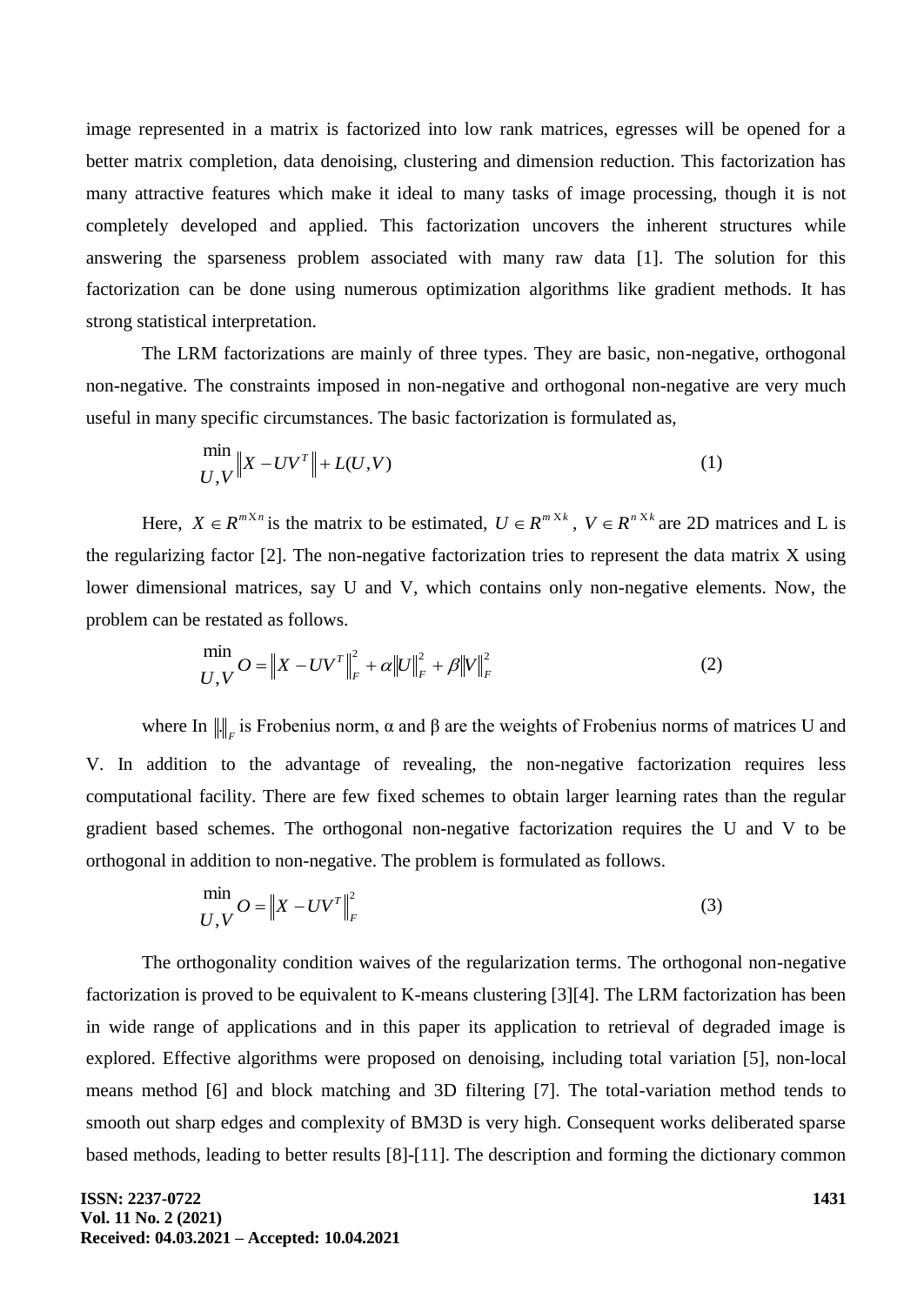to all input images as well as sub-dictionaries to specific input image plays crucial role in sparse techniques. For instance, [12] assessed the sparse domain coefficients by extracting the self-similarity in the degraded image.

More recently, many sparse representation models focus on learning dictionaries from external database first. Then, the dictionary objects are clustered into few clusters. Then, from these clusters, sub-dictionaries are being formed based on the features of the observed image, hence realizing the real adaptive dictionary. Advantage of adaptively learning sub-dictionary to each input image or to each patch of input image is that the self-structural information is exploited well. As the patches collected from the noisy input image will contain the obvious noise, the sub-dictionary learned may not be the most accurate one. Correspondingly, the performance of the sparse-based models is limited.

In this paper, a method for denoising is proposed using variable weights to different singular values. This method is designed with high amount of noise into consideration. Description of a matrix using low rank matrices provides solution to problems in many applications of image processing. SVD is one concept which can provide the low rank matrices accurately, which is originally used in nuclear norm minimization problems. It is observed that the decision on a patch can be taken only when the application of this minimization is considered.

#### **2. Back Ground**

LRM approximation aims to retrieve the low-rank matrix from its degraded version. It has large number of applications in machine learning and compute vision. For example, the low rank matrix generated from facial pictures of humans, makes it possible to restore the ruined faces in the image [13-15]. Low rank matrix data are common in real time. For instance, nonlocal similar patches in natural images [16], Netflix customer data [17] and video captured [18, 19] are all found to have low rank features. In all these kinds of applications the LRM approximation scheme can enable high quality image restoration tasks. In recent years with the rapid development of convex based optimization schemes, many important algorithms are reported in the literature [20, 21]. The LRM approximation schemes can be broadly categorized into two groups: LRM factorization schemes [22, 23] and nuclear-norm minimum (NNM) schemes [24-26].

Given an input matrix X, LRM factorization intends to calculate another matrix Y which is very nearby to X under stipulated conditions. Another constraint on this representation is that the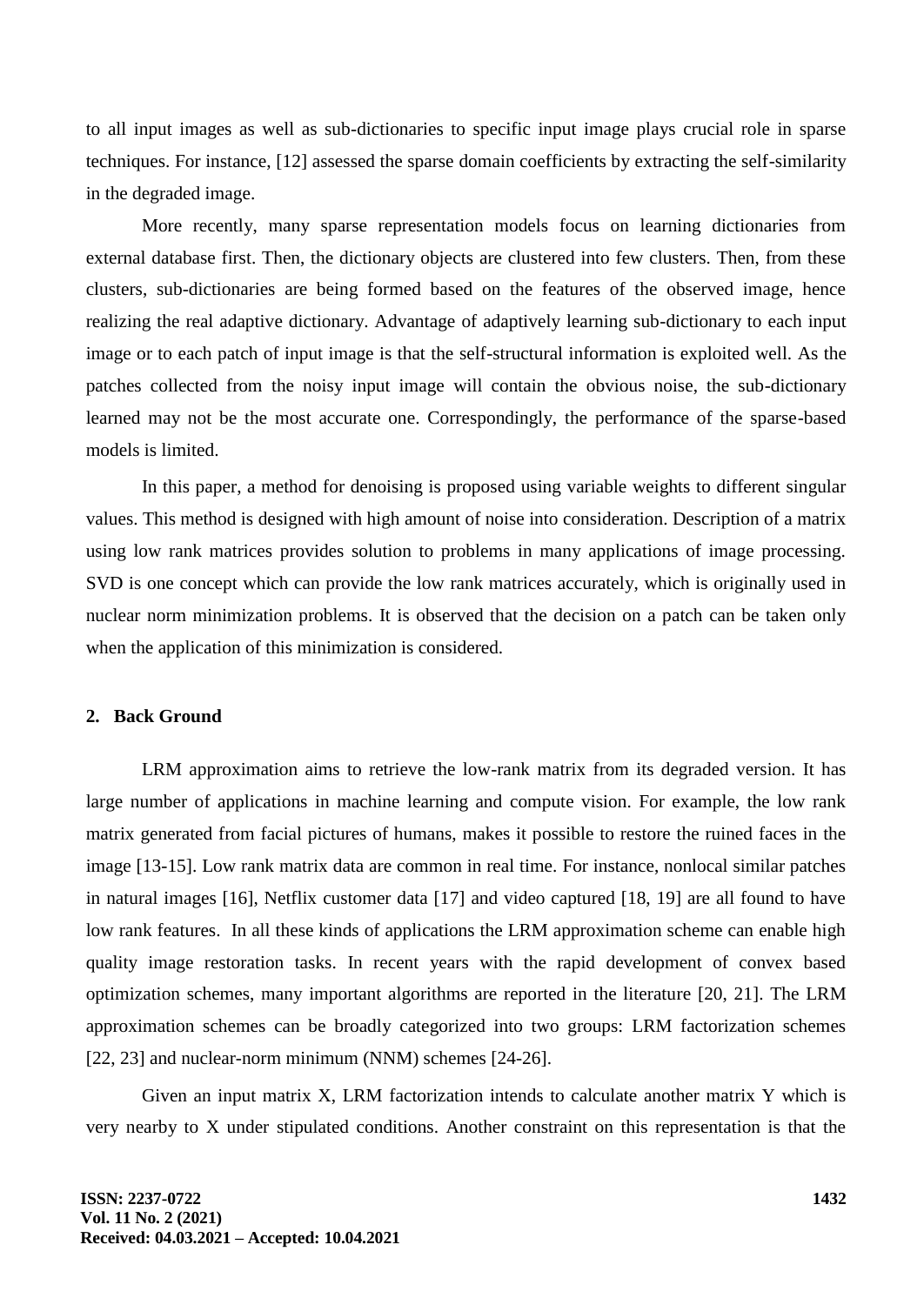matrix should be factorized into multiplication of two low rank matrices. A large number of LRM factorization schemes were proposed in the literature. These range from techniques based on singular value decomposition to  $L_1$ -norm robust LRM factorization algorithms [27-28]. In nuclear-norm minimization, first, nuclear-norm of matrix Y,  $||Y||_*$  is defined as follows

$$
||Y||_* = \sum_j |\sigma_j(Y)|_1, \qquad (4)
$$

Here  $\sigma$  denotes singular values and 'j' recognizes specific patch. The aim of nuclear-norm minimization schemes is to get the lowest nuclear-norm while approximating X by Y. One distinct advantage of nuclear-norm minimization is that it is the close-fitting convex moderation to the non-convex LRM factorization. Candes and Recht showed that many LRMs can be seamlessly recuperated by unraveling nuclear-norm minimization problem [25]. Cai, Cand`es, and Z. Shen ascertained that Nuclear-norm Minimization based LRM approximation problem can be straight forwardly resolved using soft-thresholding on singular values [28]. It means the solution of \*  $\hat{Y} = \arg \min_{X} ||X - Y||_F^2 + \lambda ||Y||_*$  is given by  $\hat{Y} = US_{\lambda}(\Sigma)V^T$ .

Here  $\lambda$  is a positive constant,  $X = U \Sigma V^T$  and  $S_\lambda(\Sigma)$  is the soft thresholding function on the diagonal matrix  $\Sigma$ . The singular value soft thresholding was applied to solve numerous nuclear-norm minimization based problems, like representations with low rank for subspace clustering [14], low rank textures [29], robust PCA analysis [18, 21] and matrix completion [25, 30].

Though the nuclear-norm minimization is found to be used in many applications, it suffers from many limitations. Each singular value is treated in a similar way, which results in shrinking all of them by same factor when soft thresholdig is applied [20]. This neglects the prior knowledge which is available on singular values. The soft thresholding scheme associated with nuclear-norm minimization fails to take the benefit of such prior information. Zhang, Hu, Ye, Li, and He presented a truncated NNM model [31]. But the truncated NNM is not very much suitable as it gives a binary decision. To develop the flexibility, in this paper, a weighted NNM is proposed. The weighted nuclear-norm of the matrix Y is defined as

$$
||Y||_{w,*} = \sum_{j} |w_{j} \sigma_{j}(Y)|_{1}
$$
 (5)

Here  $w = [w_1, w_2, \dots, w_n]$  and  $w_i \ge 0$  is a weight associated with  $\sigma_j(Y)$ . The weighted NNM is difficult to solve that the problem of NNM. Also, only a little work was reported in the literature as on now. In this paper, the problem of weighted NNM will be analyzed in depth with F-norm data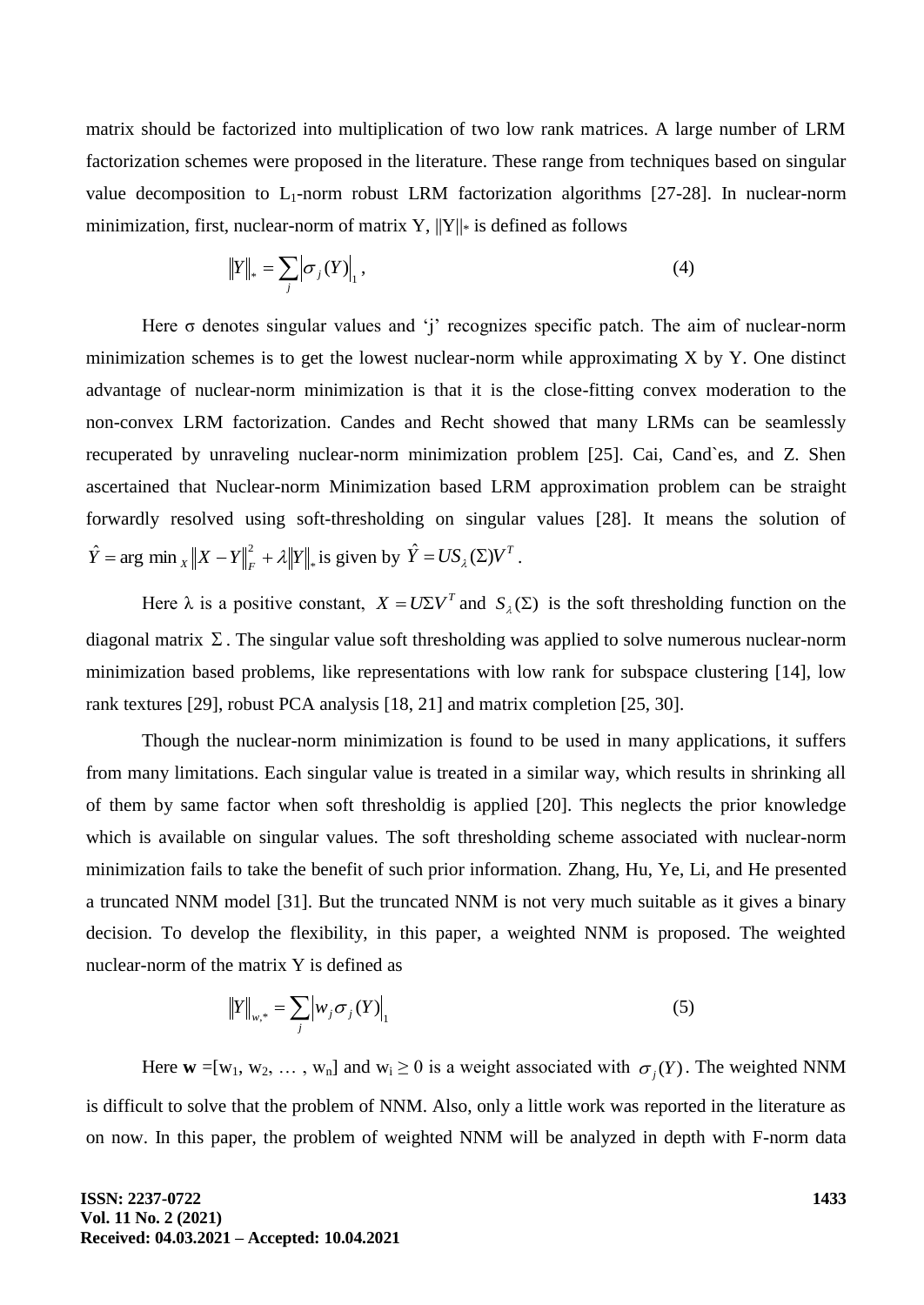fidelity. The outcomes with different weights are studied and used to the problem of image denoising. Though image denoising is a classical and fundamental issue which has been comprehensively studied, it is quite a lively field. In contemporary years, image nonlocal self-similarity (NSS) exploitation has open the doors to the solutions to denoising [32-34]. From the concept of NSS, for a known local patch in a natural image, one can find numerous alike patches. A local patch refers to the patch of interest which will be processed and alike patch refers to the patch with less distance in similarity. NSS has been a driving force to many successful and popular schemes like NCSR [35], LSSC [36] and BM3D [37]. The traditional NNM was used in video denosing [38]. Dong, Shi, and Li proposed a scheme which combines  $L_{2,1}$ -norm and NNM for restoration of degraded images.

#### **3. Proposed Method**

#### **a. Weighted NNM**

The nuclear norm has certain conditions that are satisfied. These conditions are presented in this section with an insight into the application of it in image processing tasks. Consider the matrices P, Q, R and S. For all P, Q that belong to R, that satisfy  $P^{T}Q = 0$ ,

$$
||P + Q||_{w,*} \ge ||P||_{w,*}
$$
 (6)

$$
\left\|P + Q\right\|_F \ge \left\|P\right\|_F \tag{7}
$$

For all M,  $M = \begin{vmatrix} 1 & \epsilon \\ R & \epsilon \end{vmatrix}$  $\rfloor$  $\overline{\phantom{a}}$  $\mathsf{I}$ L  $=$ *R S P Q*  $M = \begin{bmatrix} 1 & \mathcal{L} \\ \mathbf{p} & \mathbf{c} \end{bmatrix}$  with  $p \in R^{m \times m}$  and  $S \in R^{n \times n}$ , and if  $w_1 \geq \cdots \geq w_{m+n} \geq 0$ , then

$$
||M||_{W,*} \ge ||P||_{W_{1,*}} + ||S||_{W_{2,*}} + \text{Here } W = [w_1, \dots w_{m+n}], W_1 = [w_1, \dots w_m] \text{ and } W_2 = [w_{m+1}, \dots w_{m+n}]
$$

For all  $P \in R^{nX_n}$  and a diagonal matrix  $W \in R^{n \times n}$  with descending ordered elements at diagonal and assume that  $P = R\Phi S^T$  be the SVD of P, then

$$
\sum_{i} \sigma_i(P)\sigma_i(W) = \frac{\max}{U^T U = I, V^T V = I} \quad tr[WU^T P V] \tag{8}
$$

Here  $\sigma_i(P)$ ,  $\sigma_i(W)$  are the singular values of P and W and I is the identity matrix. If U = P and  $V = Q$ , then  $tr\left| WU^T P V \right|$  touches its peak value.

Now, for all  $Q \in R^{m \times n}$ , which is given by SVD as  $Q = U \Sigma V^{T}$ . With a nonnegative weight w, its solution for the problem of weighted NNM,  $\hat{Y}$  is given as  $\hat{Y} = U \hat{H} V^T$  where  $\hat{H}$  can be calculated as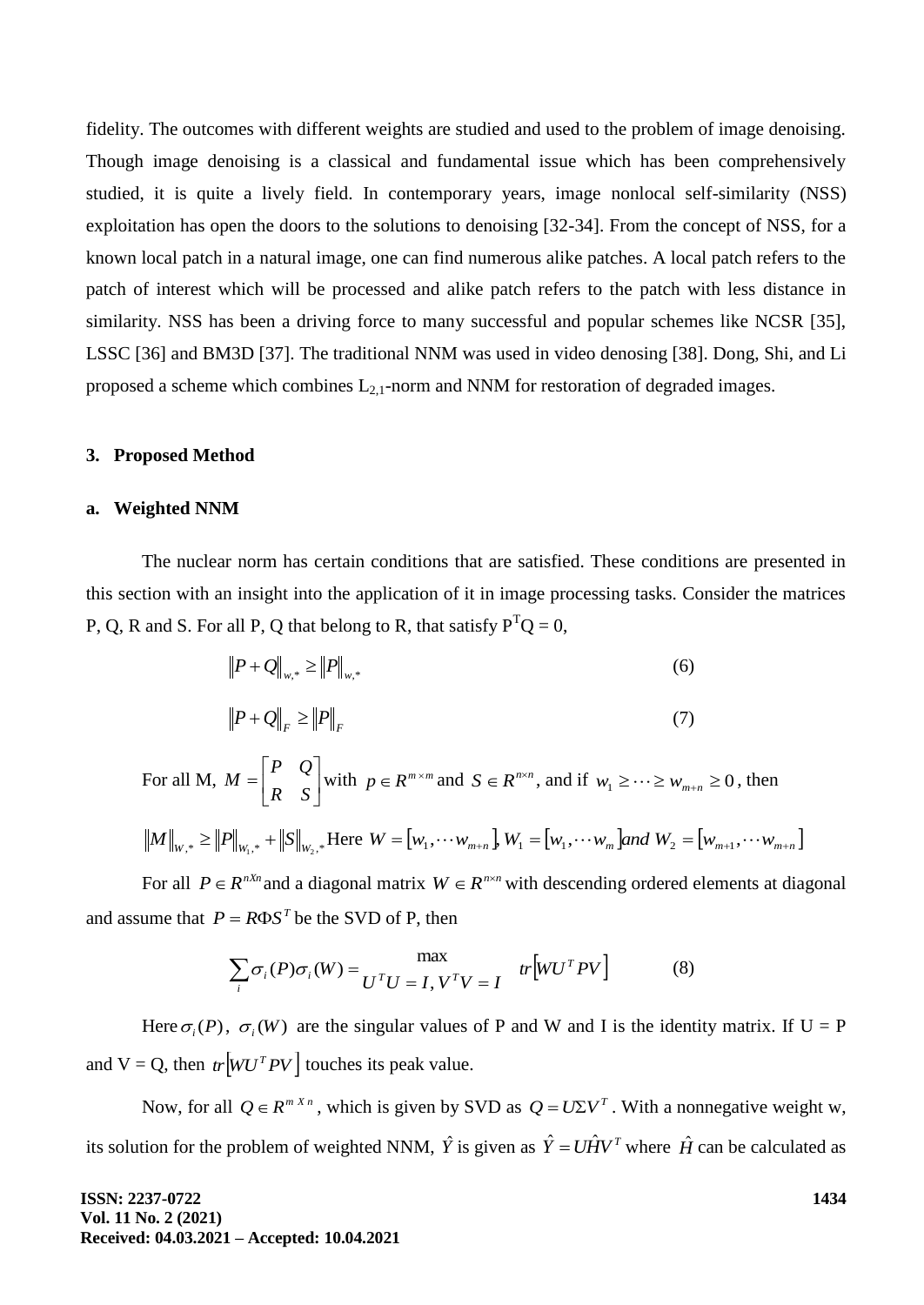,\*  $\hat{H} = \arg \min_{H} \|\Sigma - H\|_{F}^{2} + \|H\|_{w,*}$ . Based on the above, the global solution for weighted NNM is feasible and is given below. When the weights satisfy  $w_1 \geq \cdots \geq w_{m+n} \geq 0$ , the solution is given by  $\hat{Y} = US_w(\Sigma)V^T$  where  $X = U\Sigma V^T$  is the SVD representation of X, and  $S_w(\Sigma)$  is the soft thresholding operation with weight w.  $S_w(\Sigma)_{jj} = \max(\Sigma_{jj} - w_i, 0)$ .

If the weights  $w_{i=1,...,n}$  are in descending order, then a global minimum is not readily available. Let  $B = P \Lambda Q^T$  as the SVD representation of B. Using the non-negative orthogonal LRM factorization, the following optimization will be solved.

$$
(\hat{P}, \hat{\Lambda}, \hat{Q}) = \arg \frac{\min}{P, \Lambda, Q} \|P \Lambda Q^{T} - \Sigma\|_{F}^{2} + \|P \Lambda Q^{T}\|_{w,*}
$$
\n(9)

Here P and Q are orthogonal. The final estimation becomes  $\hat{Y} = U\hat{P}^T S_{\psi}(\Sigma) \hat{Q} V^T$ *w*  $\hat{Y} = U\hat{P}^T S_w(\Sigma) \hat{Q} V^T$ , When the weights are in ascending order, then the estimate becomes  $\hat{X} = US_w(\Sigma)V^T$ .

# **b. Image Denoising using Weighted NNM**

The objective of image denoising is to recover the original image from its degraded version y  $=$  x + n, where n is presumed as an additive white Gaussian noise with zero-mean and variance  $\sigma_n^2$ . The popular work of Buades, B. Coll, and J.-M. Morel initiated an extensive study of NSS approaches for image denoising [32]. NSS signifies that there exists several repeated local patterns across a natural image. The phenomenon for denoising is that those similar patches of a patch which was lost in the process of noise, can be used to reconstruct the lost patch. The NSS methods like NCSR [35], LSSC [36], BM3D [37] and weighted coding with non-local similarity [40] have produced the state-of-the-art results.

Methods like block matching [37] can be used to identify the similar non-local patches for a given local patch. Stacking the nonlocal similar patches into a matrix results in  $X_i$ . Then  $X_i = Y_i + N_i$ . Here  $Y_i$  and  $N_i$  are the respective patch matrices of initial image and noise. Essentially,  $Y_i$  should be a low rank matrix. Hence the LRM approximation schemes should be employed to assess  $Y_i$  from  $X_i$ . By the accumulation of all unknown or degraded patches, the complete image can be reconstructed. Certainly, the nuclear norm minimization schemes are implemented for video denoising [38]. In this paper, the proposed weighted NNM scheme to estimate  $Y_i$  from  $X_i$  to yield image denoising. The algorithm is give below.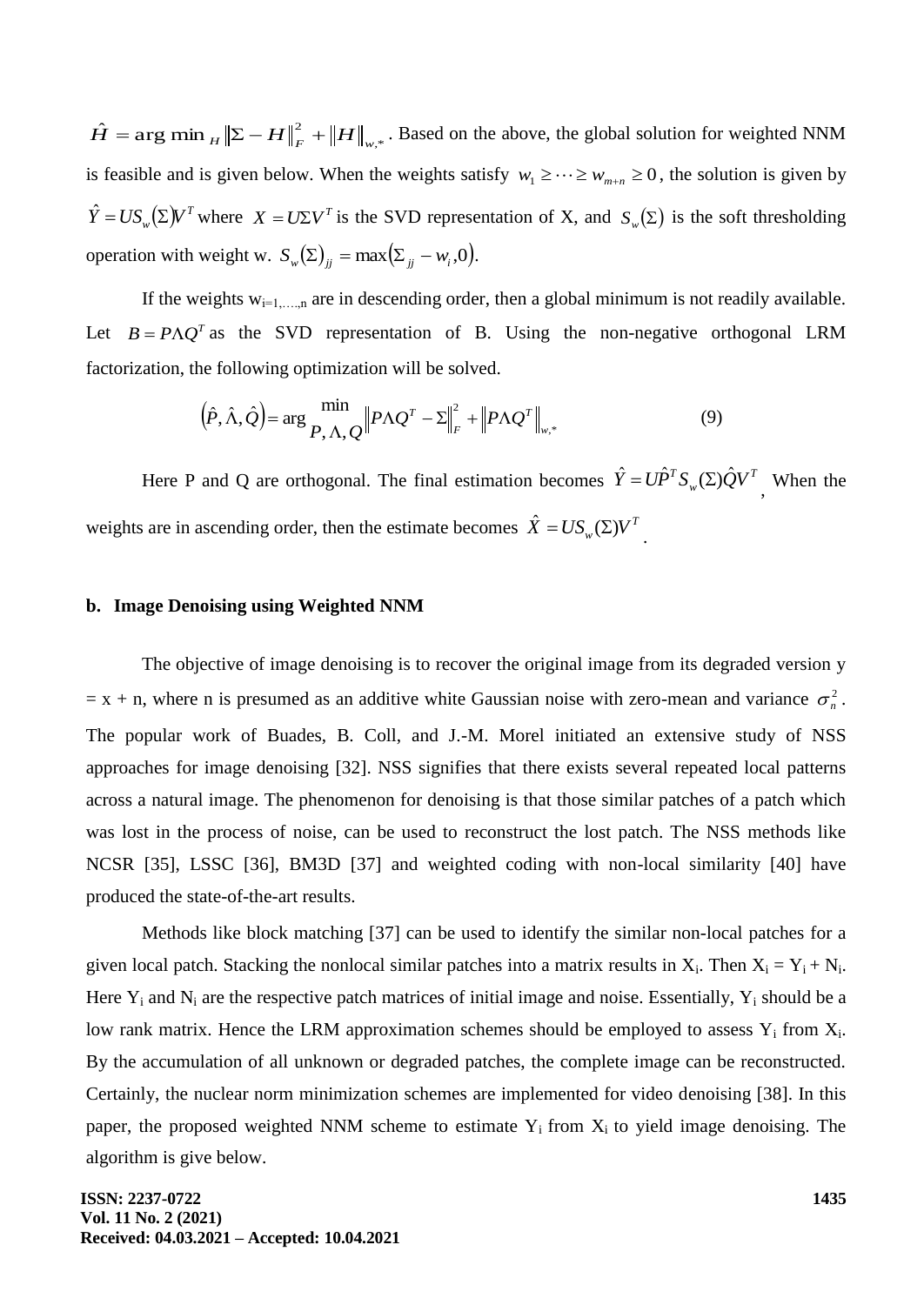Algorithm

- Step 1: Define the energy functional  $\hat{Y}_i = \arg \min_{Y_i} \frac{1}{\sigma^2} \|X_i Y_i\|_F^2 + \|Y_i\|_{w,*}$ 2 2  $\hat{Y}_i$  = arg min<sub> $Y_i$ </sub>  $\frac{1}{\sigma_n^2} ||X_i - Y_i||_F^2 + ||Y_i||_W^2$  $\hat{Y}_i = \arg \min_{Y_i} \frac{1}{\sigma_i^2} \|X_i - Y_i\|_F^2 + \|Y\|_F^2$
- Step 2: Define the weight to  $\sigma_i(Y_i)$ , the j<sup>th</sup> singular value of  $Y_i$  inversely proportional to the variance, i.e.,  $w_j = c \sqrt{n_{SP}/(\sigma_j(Y_i) + \varepsilon)}$

Step 3: Estimate the initial singular value by  $\hat{\sigma}_j(Y_i) = \sqrt{\max(\sigma_j^2(X_i) - n_{sp}\sigma_n^2, 0)}$ Step 4: Accumulate the all the patches to get reconstructed image.

The variance of noise  $\sigma_n^2$  will be used as normalization factor and the energy function is

$$
\hat{Y}_i = \arg \min_{Y_i} \frac{1}{\sigma_n^2} \|X_i - Y_i\|_F^2 + \|Y_i\|_{w,*}
$$
\n(10)

Evidently, the crucial concern is to find the weight vector w. For natural images, the larger singular values are more useful than smaller singular values. The large singular values are characterize the energy associated with major components of  $Y_i$ . In denoising, when the singular values are large, they should be shrunk less. Hence the weight to  $\sigma_i(Y_i)$ , the j<sup>th</sup> singular value of Y<sub>i</sub>, should be inversely proportional to the variance. The weight is defined to be,

$$
w_j = c \sqrt{n_{SP}} / (\sigma_j(Y_i) + \varepsilon)
$$
\n(11)

Here c is a positive constant,  $\varepsilon = 10^{-16}$  and n<sub>SP</sub> is the number of nonlocal similar patches in  $X_i$ . The above weight can be used in the proposed weighted NNM model to perform image denoising. One problem still left is that the singular values  $\sigma_i(Y_i)$  are not existing.

Here the assumption is that the noise is distributed evenly over the subspace spanned by the pair U and V, and the initial singular value is estimated as

$$
\hat{\sigma}_j(Y_i) = \sqrt{\max\left(\sigma_j^2(X_i) - n_{SP}\sigma_n^2, 0\right)}
$$
\n(12)

When  $\hat{\sigma}_i(Y_i)$  is sorted in ascending order, the corresponding weights will be guaranteed to be in descending order. By accumulating the patches obtained by following the above procedure, the image can be restored.

#### **4. Experimental Results**

This section is devoted to the experimental results obtained. A large number of test images are considered. In the experimentation, different levels of noise was considered and in this section the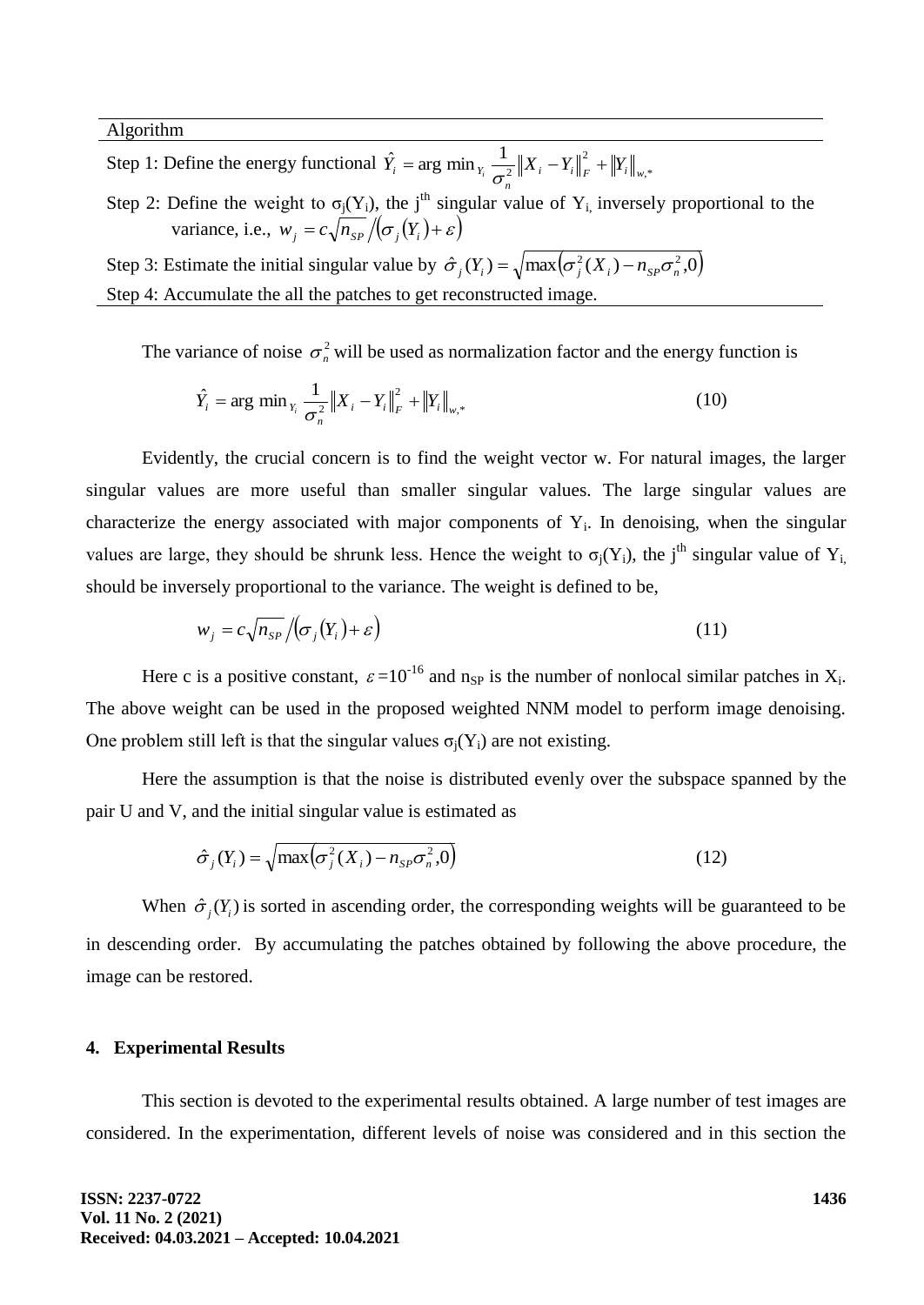results with standard deviation is varied from 10 to 100. The beauty of the proposed scheme is that even when the standard deviation of noise is as high as 100, the performance is better than many state-of-the-art schemes. The peak signal to noise ratio (PSNR) of degraded image for a standard deviation of 10, 25, 50, and 100 is found to be around 28.1 deciBels  $(dB)$ , 20.14dB, 14.12dB and 8.1dB respectively. Number of iterations and patch size are set based on noise level. For higher noise level, we need to choose bigger patches and run more times the iteration. By experience, we set patch size to 6 X 6, 7 X 7, 8 X 8 and 9 X 9 for  $\sigma_n \le 20$ ,  $20 < \sigma_n \le 40$ ,  $40 < \sigma_n \le 60$  and  $60 < \sigma_n$ , respectively. The performance of the weighted NNM when standard deviation is 10, 25, 50 and 100 is given in Tables 1, 2, 3 and 4 correspondingly.

| <b>Iteration</b>        | House | <b>Pepper</b> | <b>Monarch</b> | <b>Airplane</b> | Lena  | <b>Barbara</b> | <b>Boat</b> | Goldhill | Man   |
|-------------------------|-------|---------------|----------------|-----------------|-------|----------------|-------------|----------|-------|
| <b>Noisy</b>            | 28.1  | 28.1          | 28.1           | 28.14           | 28.14 | 28.14          | 28.14       | 28.14    | 28.14 |
| -1                      | 33.97 | 32.65         | 32.57          | 33.65           | 34.11 | 32.92          | 32.43       | 32.33    | 31.86 |
| $\overline{2}$          | 35.81 | 33.89         | 33.81          | 35.31           | 36.06 | 34.26          | 33.46       | 33.31    | 32.64 |
| $\overline{3}$          | 36.54 | 34.54         | 34.51          | 35.96           | 36.85 | 34.98          | 33.93       | 33.76    | 32.98 |
| $\overline{\mathbf{4}}$ | 36.75 | 34.77         | 34.81          | 36.16           | 37.06 | 35.29          | 34.05       | 33.86    | 33.07 |
| 5                       | 36.83 | 34.84         | 34.95          | 36.23           | 37.13 | 35.42          | 34.08       | 33.87    | 33.09 |
| 6                       | 36.86 | 34.86         | 35.01          | 36.26           | 37.16 | 35.49          | 34.08       | 33.85    | 33.08 |
| $\overline{7}$          | 36.87 | 34.87         | 35.03          | 36.26           | 37.17 | 35.51          | 34.08       | 33.83    | 33.06 |
| 8                       | 36.86 | 34.86         | 35.04          | 36.25           | 37.17 | 35.52          | 34.07       | 33.81    | 33.05 |

Table 1- PSNR (in dB) obtained in each iteration when standard deviation of noise is 10

Table 2- PSNR (in dB) obtained in each iteration when standard deviation of noise is 25

| <b>Iteration</b>        | <b>House</b> | <b>Pepper</b> | <b>Monarch</b> | <b>Airplane</b> | Lena  | <b>Barbara</b> | <b>Boat</b> | Goldhill | Man   |
|-------------------------|--------------|---------------|----------------|-----------------|-------|----------------|-------------|----------|-------|
| <b>Noisy</b>            | 20.14        | 20.14         | 20.14          | 20.18           | 20.18 | 20.18          | 20.18       | 20.18    | 20.18 |
| $\mathbf{1}$            | 26.15        | 23.01         | 25.09          | 26.04           | 26.62 | 25.56          | 25.51       | 25.55    | 25.12 |
| $\overline{2}$          | 29.22        | 25.71         | 27.12          | 28.93           | 29.58 | 27.96          | 27.79       | 27.86    | 27.04 |
| $\overline{\mathbf{3}}$ | 31.6         | 27.80         | 28.66          | 30.97           | 31.66 | 29.84          | 29.37       | 29.46    | 28.28 |
| $\overline{\mathbf{4}}$ | 32.42        | 28.52         | 29.37          | 31.55           | 32.26 | 30.67          | 29.85       | 29.88    | 28.65 |
| 5                       | 32.77        | 28.83         | 29.65          | 31.74           | 32.45 | 30.99          | 29.98       | 29.97    | 28.74 |
| 6                       | 32.95        | 28.99         | 29.76          | 31.81           | 32.52 | 31.14          | 30.02       | 29.99    | 28.75 |
| $\overline{7}$          | 33.07        | 29.09         | 29.81          | 31.83           | 32.54 | 31.21          | 30.04       | 30       | 28.75 |
| 8                       | 33.14        | 29.16         | 29.83          | 31.84           | 32.55 | 31.24          | 30.04       | 30       | 28.74 |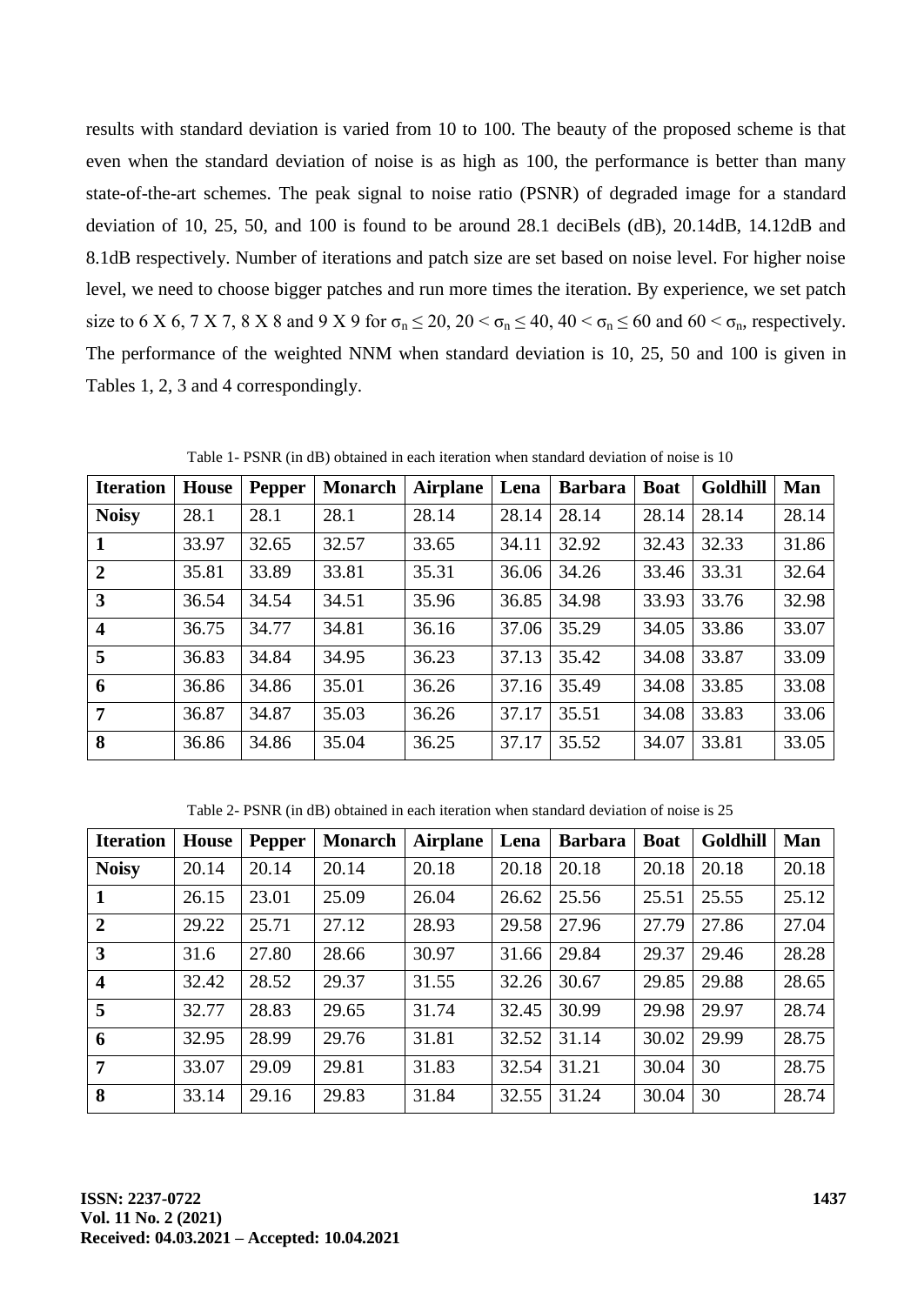| <b>Iteration</b>        | <b>House</b> | Pepper | <b>Monarch</b> | <b>Airplane</b> | Lena  | <b>Barbara</b> | <b>Boat</b> | Goldhill | Man   |
|-------------------------|--------------|--------|----------------|-----------------|-------|----------------|-------------|----------|-------|
| <b>Noisy</b>            | 14.12        | 14.12  | 14.12          | 14.16           | 14.16 | 14.16          | 14.16       | 14.16    | 14.16 |
|                         | 19.38        | 16.99  | 18.83          | 19.45           | 20.08 | 19.18          | 19.24       | 19.34    | 19.09 |
| $\overline{2}$          | 22.36        | 19.61  | 21.16          | 22.48           | 23.20 | 21.86          | 21.98       | 22.19    | 21.61 |
| 3                       | 26.1         | 22.89  | 23.62          | 26.13           | 26.97 | 24.88          | 25.03       | 25.44    | 24.27 |
| $\overline{\mathbf{4}}$ | 28.41        | 24.91  | 25.21          | 27.88           | 28.78 | 26.71          | 26.51       | 26.97    | 25.52 |
| 5                       | 29.22        | 25.62  | 25.81          | 28.3            | 29.21 | 27.33          | 26.83       | 27.23    | 25.8  |
| 6                       | 29.58        | 25.94  | 26.05          | 28.43           | 29.35 | 27.55          | 26.91       | 27.29    | 25.87 |
| 7                       | 29.79        | 26.12  | 26.16          | 28.49           | 29.41 | 27.66          | 26.94       | 27.32    | 25.9  |
| 8                       | 29.93        | 26.24  | 26.21          | 28.53           | 29.45 | 27.72          | 26.95       | 27.34    | 25.92 |

Table 3- PSNR (in dB) obtained in each iteration when standard deviation of noise is 50

Table 4- PSNR (in dB) obtained in each iteration when standard deviation of noise is 100

| <b>Iteration</b>        | House | Pepper | <b>Monarch</b> | <b>Airplane</b> | Lena  | <b>Barbara</b> | <b>Boat</b> | Goldhill | Man   |
|-------------------------|-------|--------|----------------|-----------------|-------|----------------|-------------|----------|-------|
| <b>Noisy</b>            | 8.1   | 8.1    | 8.1            | 8.14            | 8.14  | 8.14           | 8.14        | 8.14     | 8.14  |
|                         | 12.76 | 12.64  | 12.53          | 12.87           | 12.95 | 12.76          | 12.82       | 12.88    | 12.76 |
| $\boldsymbol{2}$        | 15.24 | 14.98  | 14.74          | 15.45           | 15.63 | 15.19          | 15.31       | 15.45    | 15.18 |
| 3                       | 18.76 | 18.06  | 17.58          | 19.2            | 19.7  | 18.52          | 18.85       | 19.18    | 18.49 |
| $\overline{\mathbf{4}}$ | 22.86 | 21.25  | 20.47          | 23.27           | 24.66 | 22.02          | 22.55       | 23.21    | 21.82 |
| 5                       | 24.97 | 22.79  | 21.93          | 24.68           | 26.61 | 23.55          | 23.78       | 24.47    | 23.02 |
| 6                       | 25.63 | 23.27  | 22.4           | 24.96           | 26.97 | 23.94          | 23.96       | 24.64    | 23.25 |
|                         | 25.94 | 23.49  | 22.61          | 25.1            | 27.13 | 24.12          | 24.03       | 24.71    | 23.35 |
| 8                       | 26.1  | 23.6   | 22.71          | 25.17           | 27.2  | 24.21          | 24.06       | 24.74    | 23.4  |

Interestingly the techniques resulted in a very close PSNR for different input images. This is because the low rank matrices which constitute the complete image will be from the same set of low rank matrices. The noise effect is less when the standard deviation is 10, hence the lower rank matrices of most of the images will be similar, and this is somehow analogous to the atomic structure of any particles.

But when the noise effect is high, the set of low rank matrices required to represent all the images will be large. As a consequence, the results obtained with more noise by the means of a standard deviation of 100 will be somehow different with different input images. The same can be observed from the Table 2. Figures 1 and 2 shows input, degraded and denoised images with noise standard deviation of 10. The corresponding images are shown in Figures 3 and 4 for standard deviation of 100. The degradation as expected is too high with the noise standard deviation of 100. As it is evident from the Figures 3 and 4, the reconstructed image can well serve many applications. The performance of the proposed method is plotted in Figure 5. The Table 5 and 6 give the performance comparison of denoising by proposed method with the state-of-the-art techniques. In most of the cases, the proposed method gives better results compared to the remaining methods.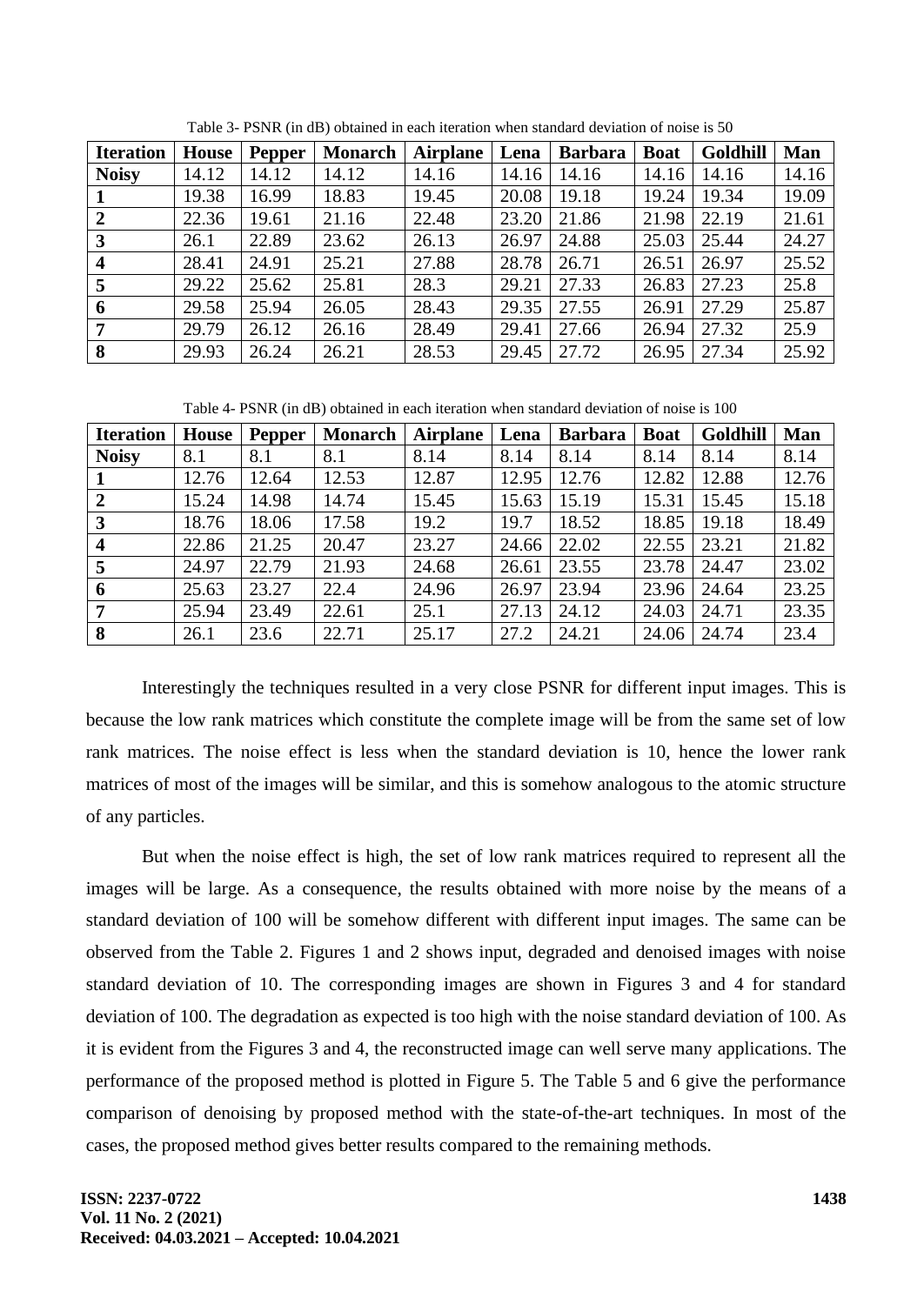Original Input Image Noisy Image Reconstructed Image







28.1dB 36.86dB













28.1dB 35.04Db







28.14dB 36.25dB

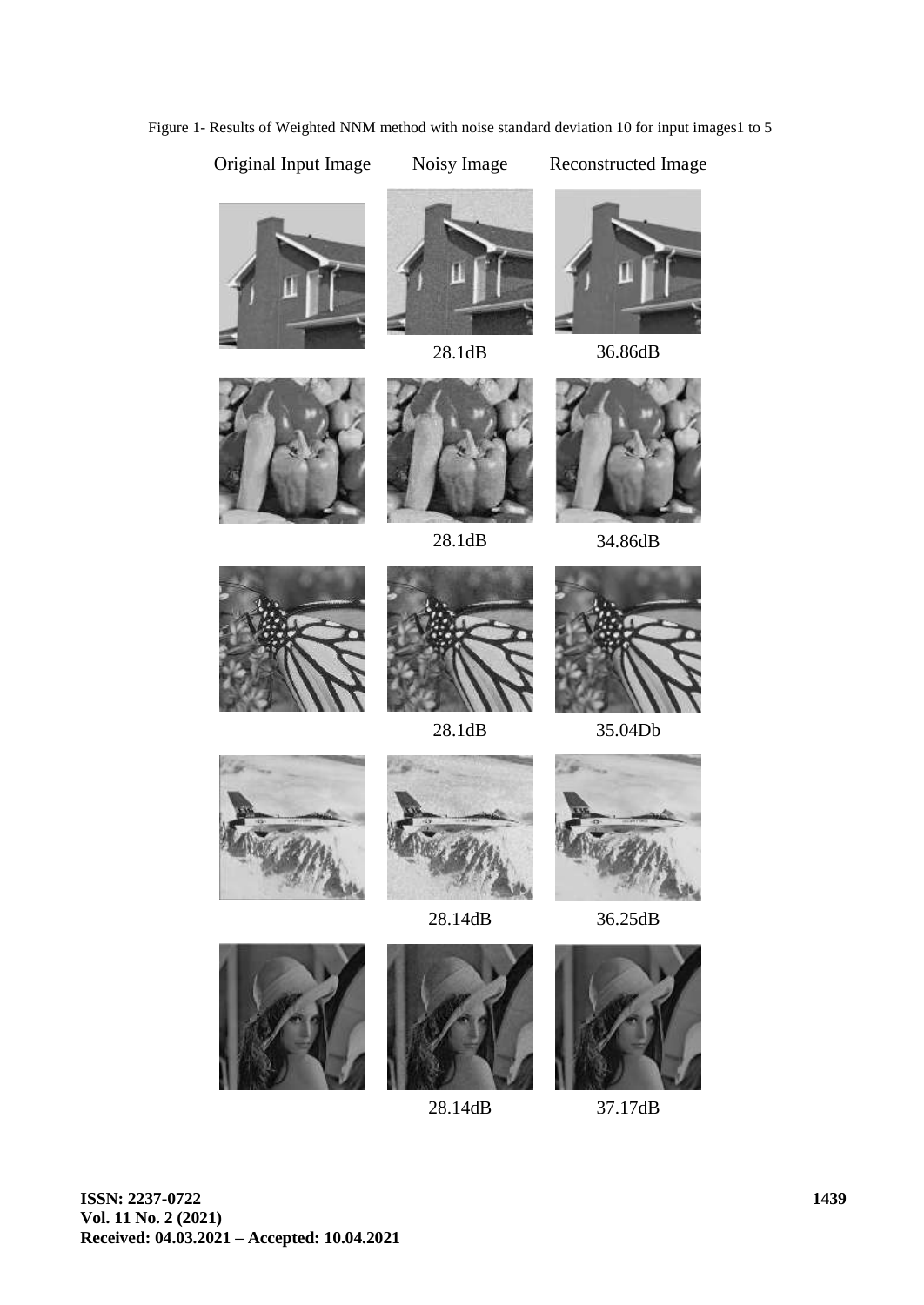Figure 2- Results of Weighted NNM method with noise standard deviation 10 for input images6 to 10





28.14dB 35.52dB













28.14dB 33.81dB





28.14dB 33.05dB







28.14dB 34.13dB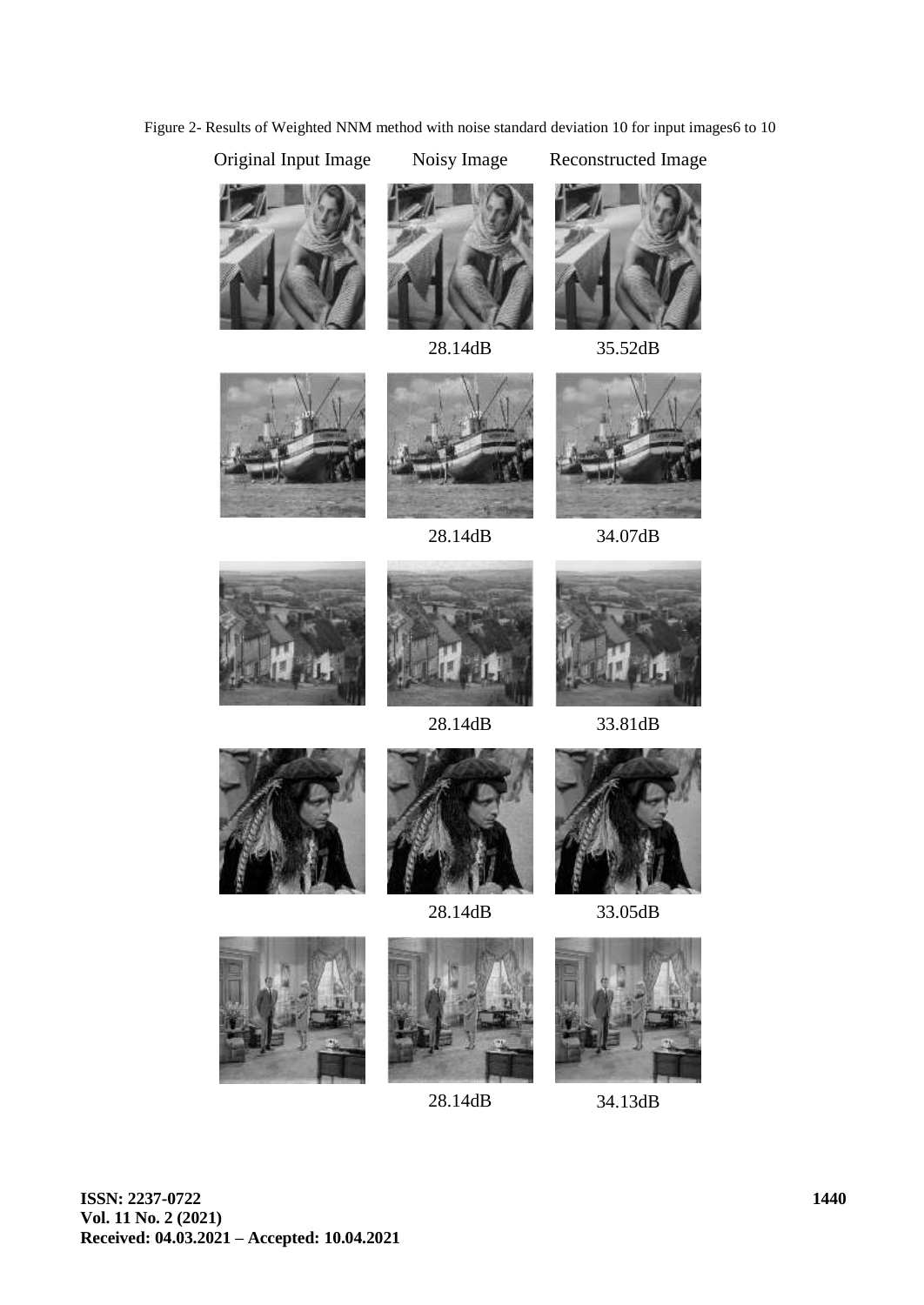Figure 3- Results of Weighted NNM method with noise standard deviation 100 for input images 1 to 5



8.14dB 27.27dB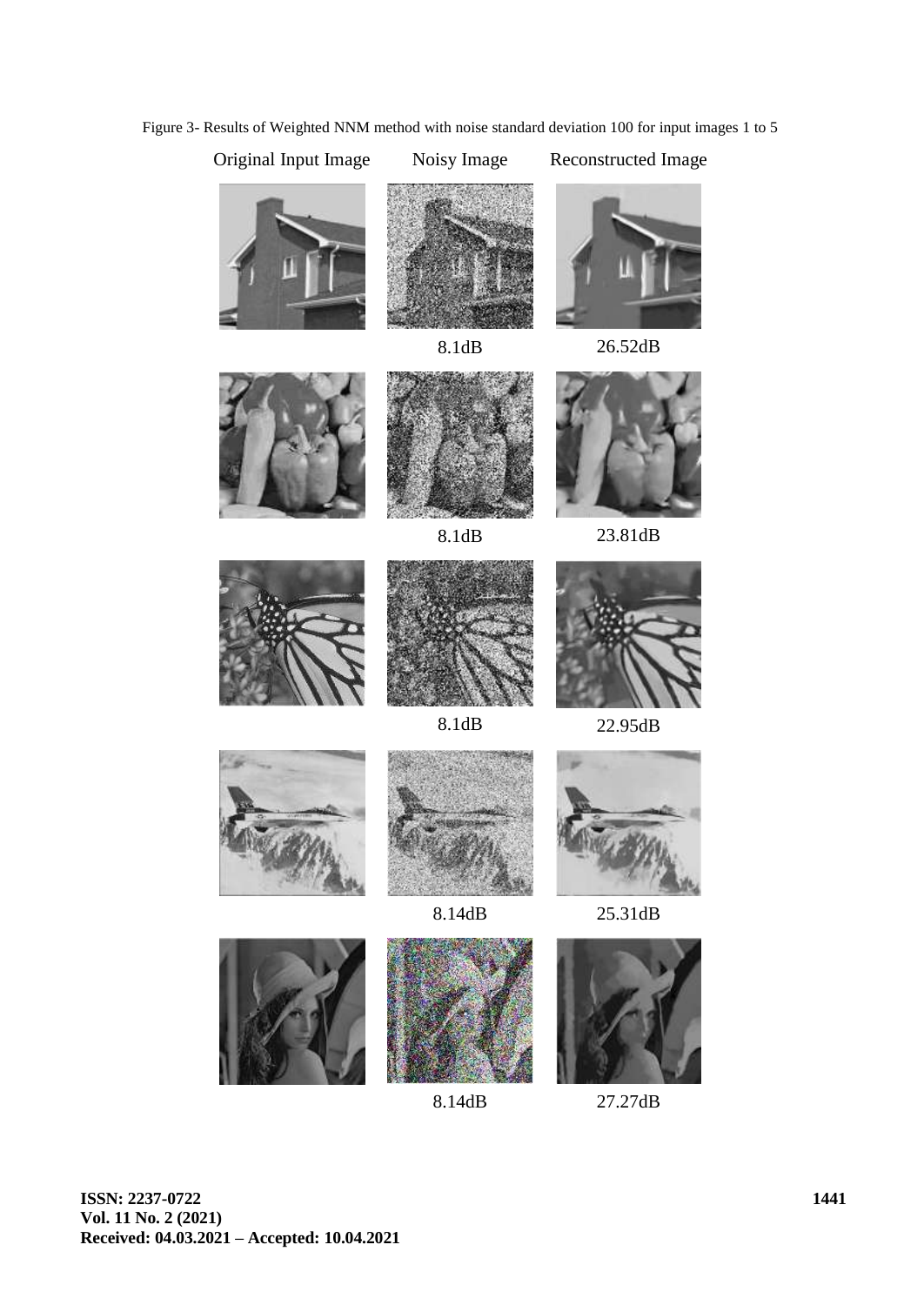Figure 4- Results of Weighted NNM method with noise standard deviation 100 for input images 6 to 10









8.14dB 24.37dB





8.14dB 24.11dB





![](_page_12_Picture_16.jpeg)

8.14dB 24.77dB

![](_page_12_Picture_18.jpeg)

![](_page_12_Picture_19.jpeg)

![](_page_12_Picture_21.jpeg)

8.14dB 23.47dB

![](_page_12_Picture_23.jpeg)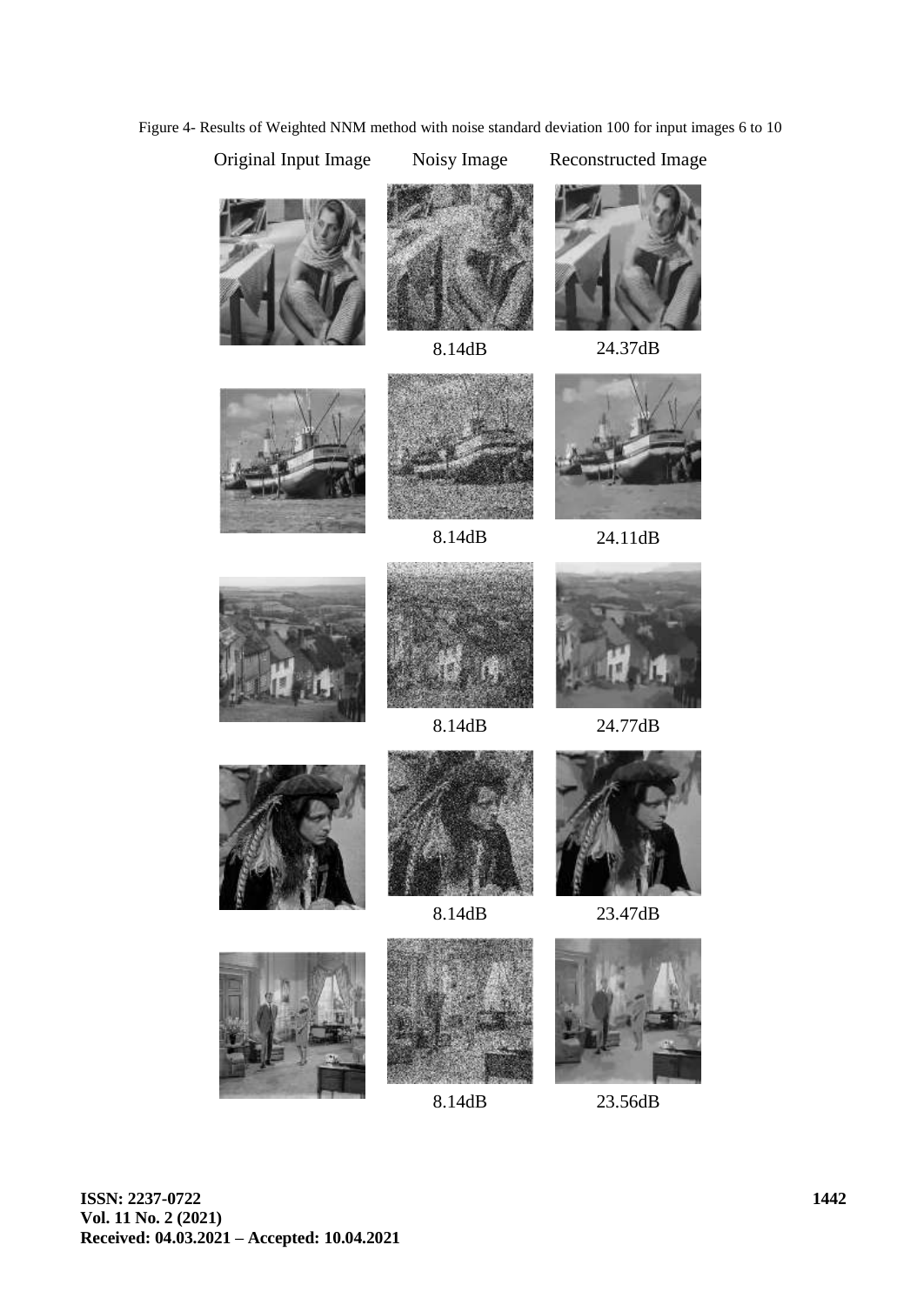![](_page_13_Figure_0.jpeg)

Figure 5- PSNR (dB) with different values of Noise Standard Deviation

Table 5- Denoising results (PSNR) by different methods for standard deviation of 10

| <b>Method</b>    | House | <b>Pepper</b> | <b>Monarch</b> | <b>Airplane</b> | Lena  | <b>Barbara</b> | <b>Boat</b> | <b>Goldhill</b> | Couple |
|------------------|-------|---------------|----------------|-----------------|-------|----------------|-------------|-----------------|--------|
| <b>NNM[24]</b>   | 35.97 | 33.77         | 33.54          | 32.19           | 35.19 | 34.40          | 33.05       | 32.89           | 32.97  |
| <b>BM3D[37]</b>  | 36.71 | 34.68         | 34.12          | 33.33           | 35.93 | 34.98          | 33.92       | 33.62           | 34.04  |
| <b>EPLL</b> [39] | 35.75 | 34.54         | 34.27          | 33.39           | 35.58 | 33.61          | 33.66       | 33.48           | 33.85  |
| LSSC[36]         | 36.95 | 34.80         | 34.44          | 33.51           | 35.83 | 34.98          | 34.01       | 33.66           | 34.01  |
| <b>NCSR[35]</b>  | 36.80 | 34.68         | 34.51          | 33.40           | 35.85 | 35.00          | 33.91       | 33.69           | 34.00  |
| <b>SAIST[34]</b> | 36.66 | 34.82         | 34.76          | 33.43           | 35.90 | 35.24          | 33.91       | 33.65           | 33.96  |
| <b>Proposed</b>  | 36.86 | 34.86         | 35.04          | 36.25           | 37.17 | 35.52          | 34.07       | 33.81           | 34.13  |

Table 6- Denoising results (PSNR) by different methods for standard deviation of 100

| <b>Method</b>   | House | <b>Pepper</b> | <b>Monarch</b> | <b>Airplane</b> | Lena  | <b>Barbara</b> | <b>Boat</b> | <b>Goldhill</b> | Couple |
|-----------------|-------|---------------|----------------|-----------------|-------|----------------|-------------|-----------------|--------|
| <b>NNM[24]</b>  | 23.65 | 21.24         | 20.22          | 20.73           | 24.41 | 22.14          | 22.48       | 23.32           | 22.07  |
| <b>BM3D[37]</b> | 25.87 | 23.39         | 22.52          | 22.11           | 25.95 | 23.62          | 23.97       | 24.58           | 23.51  |
| <b>EPLL[39]</b> | 25.19 | 23.08         | 22.23          | 22.02           | 25.30 | 22.14          | 23.71       | 24.43           | 23.32  |
| LSSC[36]        | 25.71 | 23.20         | 22.24          | 21.69           | 25.96 | 23.54          | 23.87       | 24.47           | 23.27  |
| <b>NCSR[35]</b> | 25.56 | 22.84         | 22.11          | 21.83           | 25.71 | 23.20          | 23.68       | 24.36           | 23.15  |
| SAIST[34]       | 26.53 | 23.32         | 22.61          | 22.27           | 25.93 | 24.07          | 23.80       | 24.29           | 23.21  |
| <b>Proposed</b> | 26.52 | 23.81         | 22.95          | 25.31           | 27,27 | 24.37          | 24.11       | 24.77           | 23.56  |

# **5. Conclusion**

In this paper, the low-rank matrix factorization was extended and improved nuclear norm minimization was proposed. The low rank matrix representation was shown to be an efficient way of representing whole image, and the set of these matrices is very less as compared to the whole image. In addition, the low rank matrices are shown to restore similar patches degraded by noise effect. To highlight the restoring or replicating phenomenon of low rank matrices, image denoising was taken as an application. The LRM based nuclear norm minimization was enhanced by including a weight to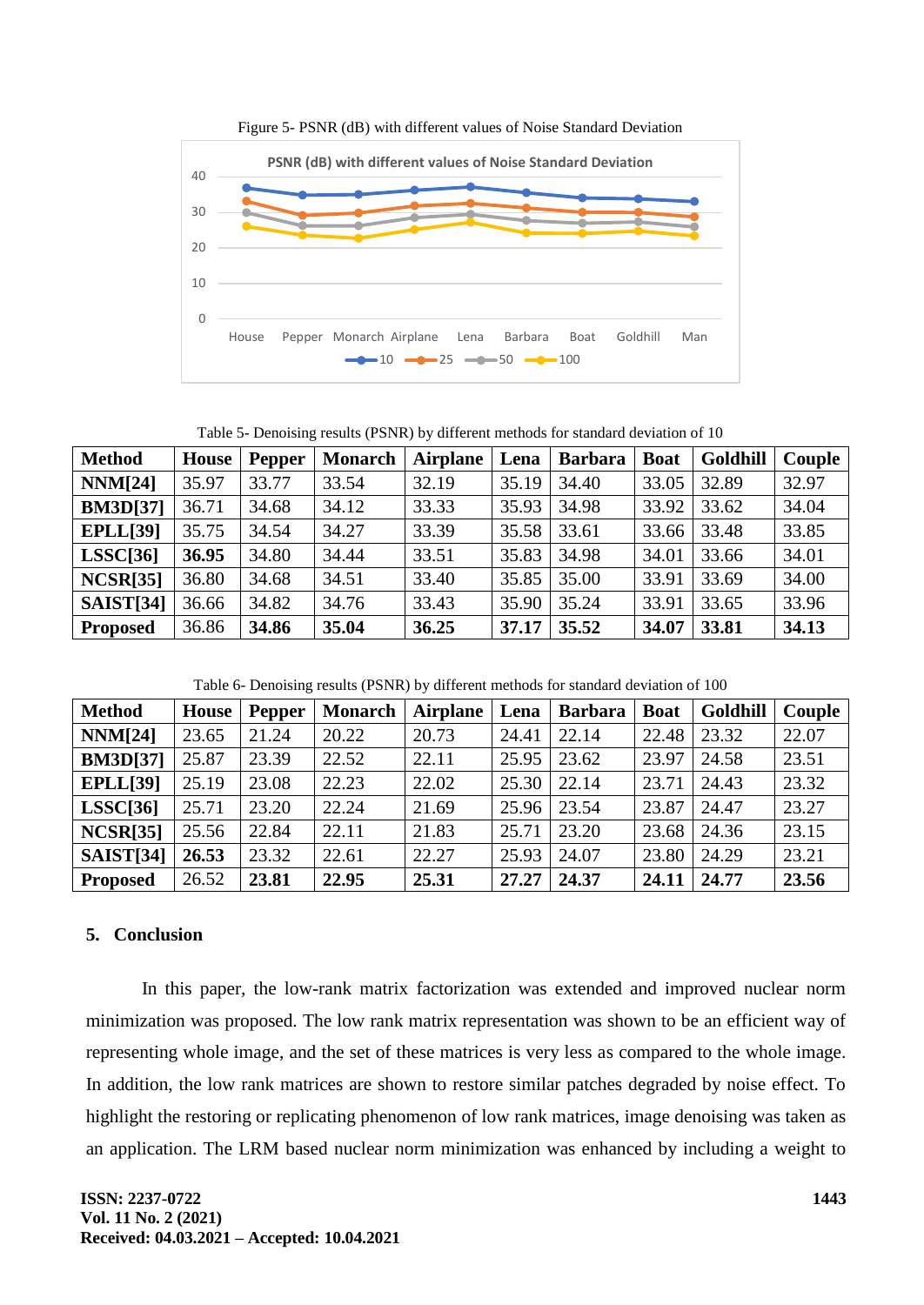the singular values by that enabling different importance to different singular values. Deep additive white Gaussian noise up to a standard deviation of 100 is considered. The experimental results showed a clear improvement of the performance of the proposed technique over other state-of-the-art methods.

# **References**

Koren, Y. (2008). Factorization meets the neighborhood: a multifaceted collaborative filtering model. *In Proceedings of the 14th ACM SIGKDD international conference on Knowledge discovery and data mining,* 426-434.

Hastie, T., Tibshirani, R., & Friedman, J. (2009). *The elements of statistical learning: data mining, inference, and prediction.* Springer Science & Business Media.

Ding, C., He, X., & Simon, H.D. (2005). On the equivalence of nonnegative matrix factorization and spectral clustering. *In Proceedings of the 2005 SIAM international conference on data mining, Society for Industrial and Applied Mathematics,* 606-610.

Ding, C., Li, T., Peng, W., & Park, H. (2006). Orthogonal nonnegative matrix t-factorizations for clustering. *In Proceedings of the 12th ACM SIGKDD international conference on Knowledge discovery and data mining,* 126-135.

Afonso, M., & Sanches, J.M. (2015). Image reconstruction under multiplicative speckle noise using total variation. *Neurocomputing, 150,* 200-213.

Sun, Z., Chen, S., & Qiao, L. (2014). A general non-local denoising model using multi-kernel-induced measures. *Pattern recognition, 47*(4), 1751-1763.

Dabov, K., Foi, A., Katkovnik, V., & Egiazarian, K. (2009). BM3D image denoising with shape-adaptive principal component analysis. *In SPARS'09-Signal Processing with Adaptive Sparse Structured Representations.*

Liu, J., Huang, T.Z., Lv, X.G., & Wang, S. (2017). High-order total variation-based Poissonian image deconvolution with spatially adapted regularization parameter. *Applied Mathematical Modelling, 45,* 516-529.

Miao, C.Q. (2018). Computing eigenpairs in augmented Krylov subspace produced by Jacobi–Davidson correction equation. *Journal of Computational and Applied Mathematics, 343,* 363-372.

Ma, W.X., & Zhou, Y. (2018). Lump solutions to nonlinear partial differential equations via Hirota bilinear forms. *Journal of Differential Equations, 264*(4), 2633-2659.

Jiang, C., Zhang, F., & Li, T. (2018). Synchronization and antisynchronization of N‐coupled fractional‐order complex chaotic systems with ring connection. *Mathematical Methods in the Applied Sciences, 41*(7), 2625-2638.

Dong, W., Zhang, L., Shi, G., & Li, X. (2012). Nonlocally centralized sparse representation for image restoration. *IEEE transactions on Image Processing, 22*(4), 1620-1630.

De La Torre, F., & Black, M.J. (2003). A framework for robust subspace learning. *International Journal of Computer Vision, 54*(1), 117-142.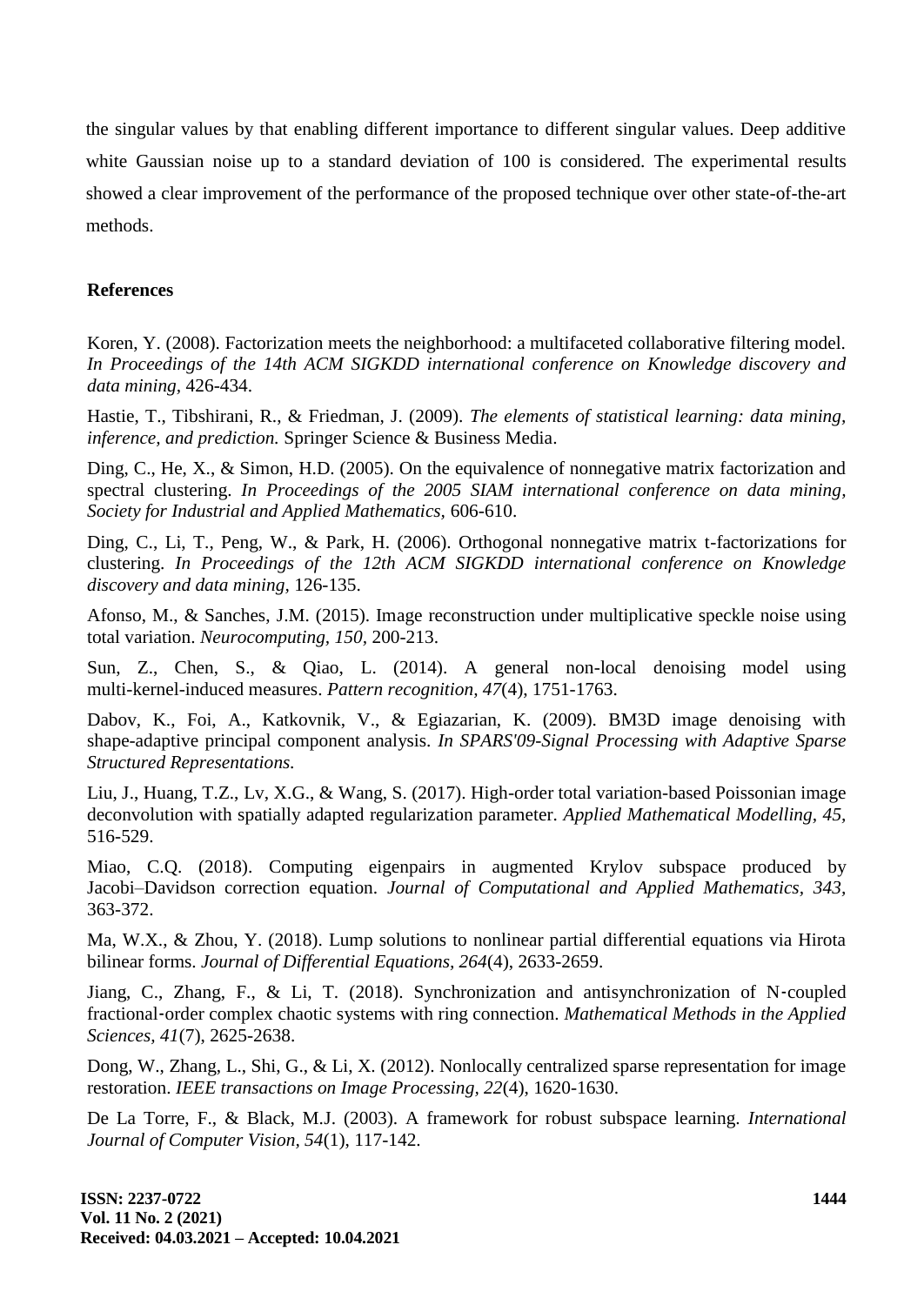Liu, G., Lin, Z., & Yu, Y. (2010). Robust subspace segmentation by low-rank representation. *International Conference on Machine Learning, Israel, 1*(8).

Zheng, Y., Liu, G., Sugimoto, S., Yan, S., & Okutomi, M. (2012). Practical low-rank matrix approximation under robust 1<sub>1</sub>-norm. *In IEEE Conference on Computer Vision and Pattern Recognition,* 1410-1417.

Wang, S., Zhang, L., & Liang, Y. (2012). Nonlocal spectral prior model for low-level vision. *In Asian Conference on Computer Vision,* 231-244.

Salakhutdinov, R., & Srebro, N. (2010). Collaborative filtering in a non-uniform world: Learning with the weighted trace norm. *Neural Information Processing Systems Conference.*

Wright, J., Ganesh, A., Rao, S., & Ma, Y. (2009). Robust principal component analysis: Exact recovery of corrupted low-rank matrices via convex optimization. *Neural Information Processing Systems Conference.*

Mu, Y., Dong, J., Yuan, X., & Yan, S. (2011). Accelerated low-rank visual recovery by random projection. *International Conference on Computer Vision and Pattern Recognition,* 2609-2616.

Fazel, M., Hindi, H., & Boyd, S. P. (2001). A rank minimization heuristic with application to minimum order system approximation. *In Proceedings of the 2001 American Control Conference. (Cat. No. 01CH37148), 6,* 4734-4739.

Candès, E.J., Li, X., Ma, Y., & Wright, J. (2011). Robust principal component analysis? *Journal of the ACM (JACM), 58*(3), 1-37.

Srebro, N., & Jaakkola, T. (2003). Weighted low-rank approximations. *In Proceedings of the 20th International Conference on Machine Learning (ICML-03),* 720-727.

Buchanan, A.M., & Fitzgibbon, A.W. (2005). Damped newton algorithms for matrix factorization with missing data. *In IEEE Computer Society Conference on Computer Vision and Pattern Recognition (CVPR'05), 2,* 316-322.

Lin, Z., Liu, R., & Su, Z. (2011). Linearized alternating direction method with adaptive penalty for low-rank representation. *Neural Information Processing Systems Conference*.

Liu, R., Lin, Z., De la Torre, F., & Su, Z. (2012). Fixed-rank representation for unsupervised visual learning. *In IEEE Conference on Computer Vision and Pattern Recognition,* 598-605.

Donoho, D. L., Gavish, M., & Montanari, A. (2013). The phase transition of matrix recovery from Gaussian measurements matches the minimax MSE of matrix denoising. *Proceedings of the National Academy of Sciences, 110*(21), 8405-8410.

Ke, O., & Kanade, T. (2005). Robust  $l_1$  norm factorization in the presence of outliers and missing data by alternative convex programming. *In IEEE Computer Society Conference on Computer Vision and Pattern Recognition (CVPR'05),* 1, 739-746.

Cai, J. F., Candès, E. J., & Shen, Z. (2010). A singular value thresholding algorithm for matrix completion. *SIAM Journal on optimization, 20*(4), 1956-1982.

Zhang, Z., Ganesh, A., Liang, X., & Ma, Y. (2012). TILT: Transform invariant low-rank textures. *International journal of computer vision, 99*(1), 1-24.

Candes, E.J., & Plan, Y. (2010). Matrix completion with noise. *Proceedings of the IEEE, 98*(6), 925-936.